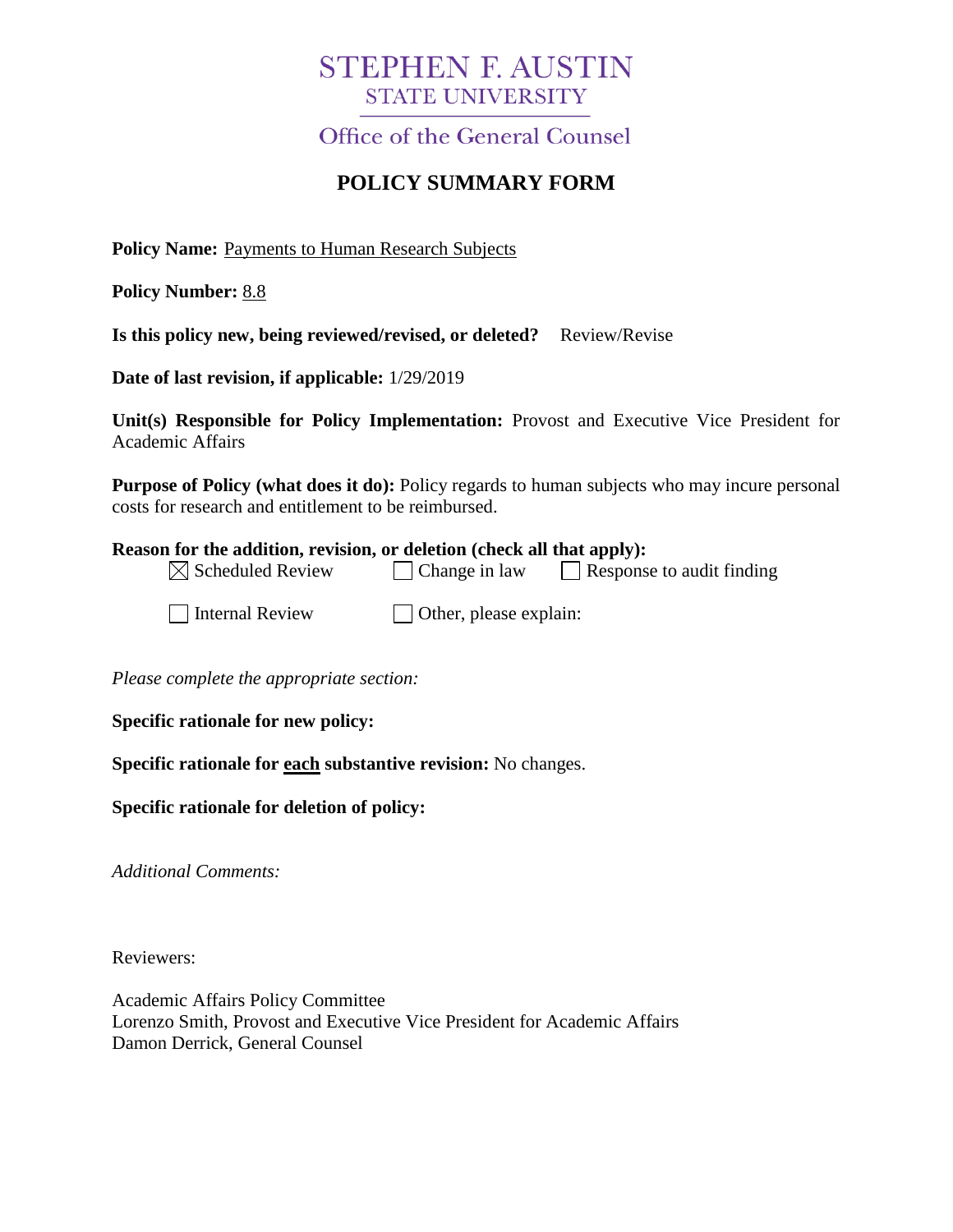### **Payments to Human Research Subjects**

### **Original Implementation:** July 21, 2009 **Last Revision:** January 29, 2019*April 12, 2022*

During the conduct of research studies with human subjects, it is recognized that participants may incur personal costs for which they are entitled to reimbursement. It is also desirable in some instances to provide a reward or recognition to participants for the time and effort they have devoted to participating in a research project.

At the time of application to the Stephen F. Austin State University (SFA) Institutional Review Board (IRB) for approval of the conduct of research studies with human subjects, the principal investigator must present a rationale to establish the appropriate level of compensation for participants in the study.

Any reimbursement or incentive to participants in a research study must not involve coercion or constitute undue inducement or influence an individual's decision to participate in the study.

Subject to university policy, cash, gift cards and gifts such as t-shirts or coffee mugs may beused for compensation and/or personal expenses such as travel and childcare costs may be reimbursed. Gifts must be provided to participants at the completion of the relevant activity. Payments by check should be avoided as they require disclosure of personal information to the business office.

Use of Grant Funds – Reimbursements or incentives for participation in a research study must be detailed in the grant application and in the application to the IRB by method and amount. The payments must be approved by the funding agency and the IRB.

Informed Consent - It is critical that participants are informed during the consent process that if, either in one or multiple studies in a given calendar year, the total payments and/or gift values exceed \$100, their social security number and contact information will be provided to the SFA business office to comply with Internal Revenue Service regulations. Further, study participants must be informed that if they receive payments that total more than \$599, they will receive a tax form from SFA at the end of the calendar year.

Finally, participants must be told that they can elect not to receive payments to avoid disclosure of this information to the SFA business office.

8.8 Payments to Human Research Subjects Page 1 of 2 Documentation – Principal investigators are required to maintain a tracking list or spreadsheet with individual code numbers and payments of any value. Once compensation exceeds a total of \$100 in a calendar year, the principal investigator must record the individual's name, social security number, address, and signature at the time of payment. Unless the study guarantees participant anonymity, the principal investigator must also keep a master list linking code numbers and